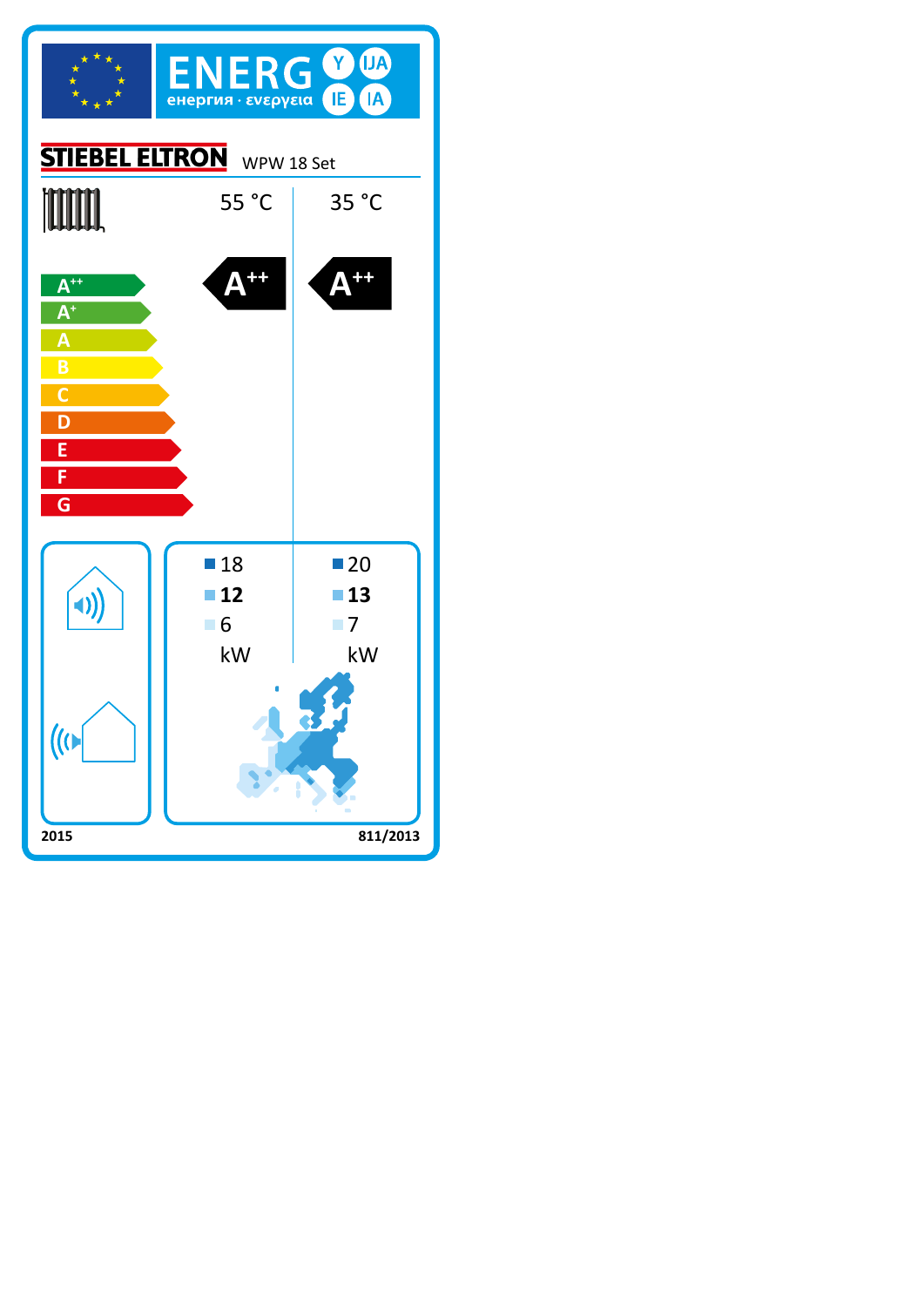#### **Product datasheet: Room heater to regulation (EU) no. 811/2013**

|                                                                                                                 |       | WPW 18 Set            |
|-----------------------------------------------------------------------------------------------------------------|-------|-----------------------|
|                                                                                                                 |       | 232952                |
| Manufacturer                                                                                                    |       | <b>STIEBEL ELTRON</b> |
| Energy efficiency class for central heating in moderate climates for<br>medium temperature applications         |       | A++                   |
| Energy efficiency class for central heating in moderate climates for low<br>temperature applications            |       | A++                   |
| Rated heating output in moderate climates for medium temperature<br>applications                                | kW    | 12                    |
| Rated heating output in moderate climates for low temperature<br>applications                                   | kW    | 13                    |
| Energy efficiency for central heating in moderate climates for medium<br>temperature applications               | %     | 142                   |
| Energy efficiency for central heating in moderate climates for low<br>temperature applications                  | $\%$  | 203                   |
| Energy consumption of central heating in moderate climates for medium<br>temperature applications               | kWh/a | 6618                  |
| Energy consumption for central heating under moderate climatic<br>conditions, for low temperature applications  | kWh/a | 5201                  |
| Rated heating output in colder climates for medium temperature<br>applications                                  | kW    | 18                    |
| Rated heating output in colder climates for low temperature applications                                        | kW    | 20                    |
| Rated heating output in warmer climates for medium temperature<br>applications                                  | kW    | 6                     |
| Rated heating output in warmer climates for low temperature applications                                        | kW    | 7                     |
| Energy efficiency for central heating in colder climates for medium<br>temperature applications                 | $\%$  | 143                   |
| Energy efficiency for central heating in colder climates for low<br>temperature applications                    | $\%$  | 197                   |
| Energy efficiency for central heating in warmer climates for medium<br>temperature applications                 | $\%$  | 134                   |
| Energy efficiency for central heating in warmer climates for low<br>temperature applications                    | $\%$  | 193                   |
| Energy consumption for central heating under colder climatic conditions,<br>for medium temperature applications | kWh/a | 11943                 |
| Energy consumption for central heating under colder climatic conditions,<br>for low temperature applications    | kWh/a | 9466                  |
| Energy consumption for central heating under warmer climatic conditions,<br>for medium temperature applications | kWh/a | 2491                  |
| Energy consumption for central heating under warmer climatic conditions,<br>for low temperature applications    | kWh/a | 1957                  |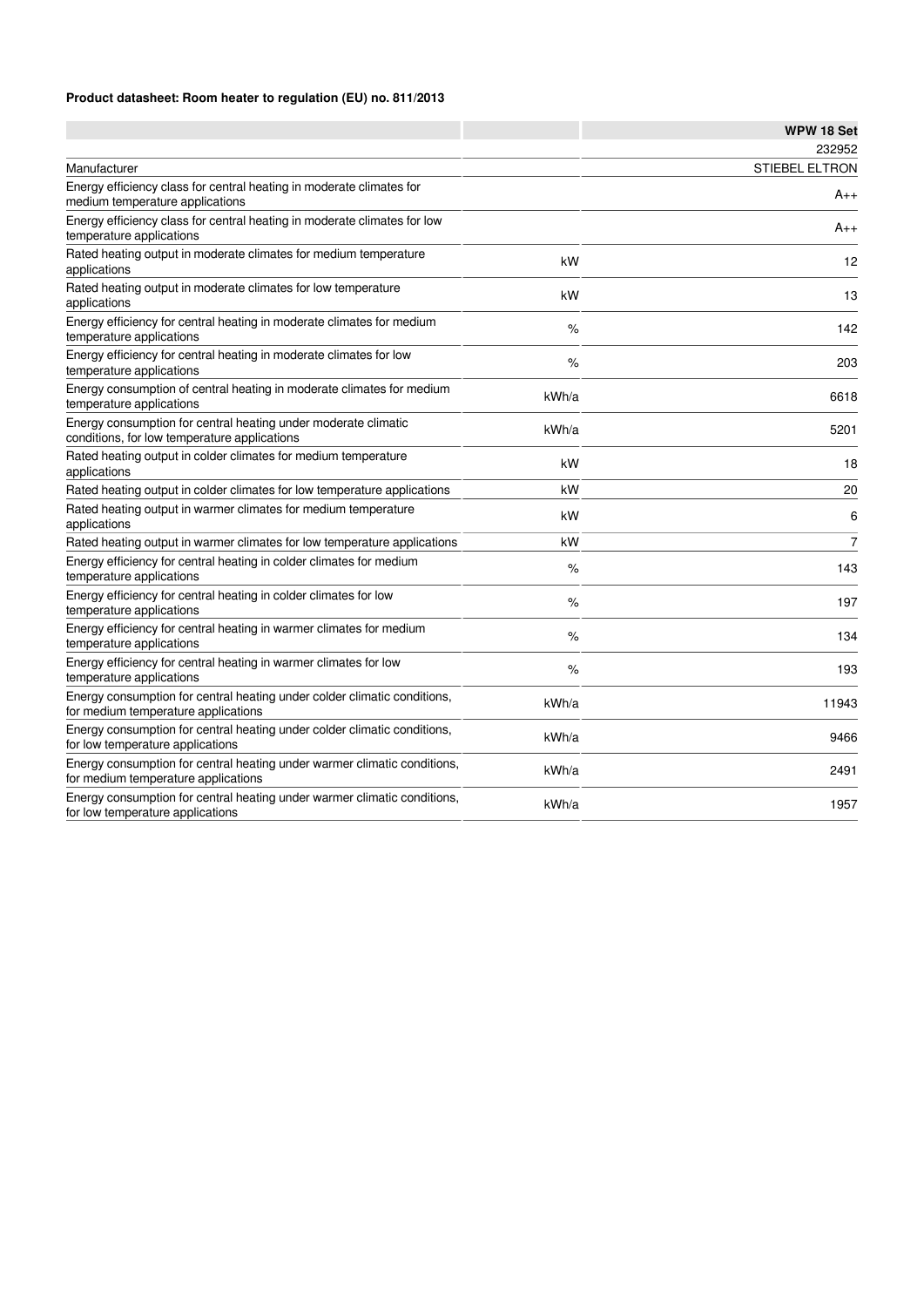



### **STIEBEL ELTRON**

WPW 18 Set

# **TOOTAL**

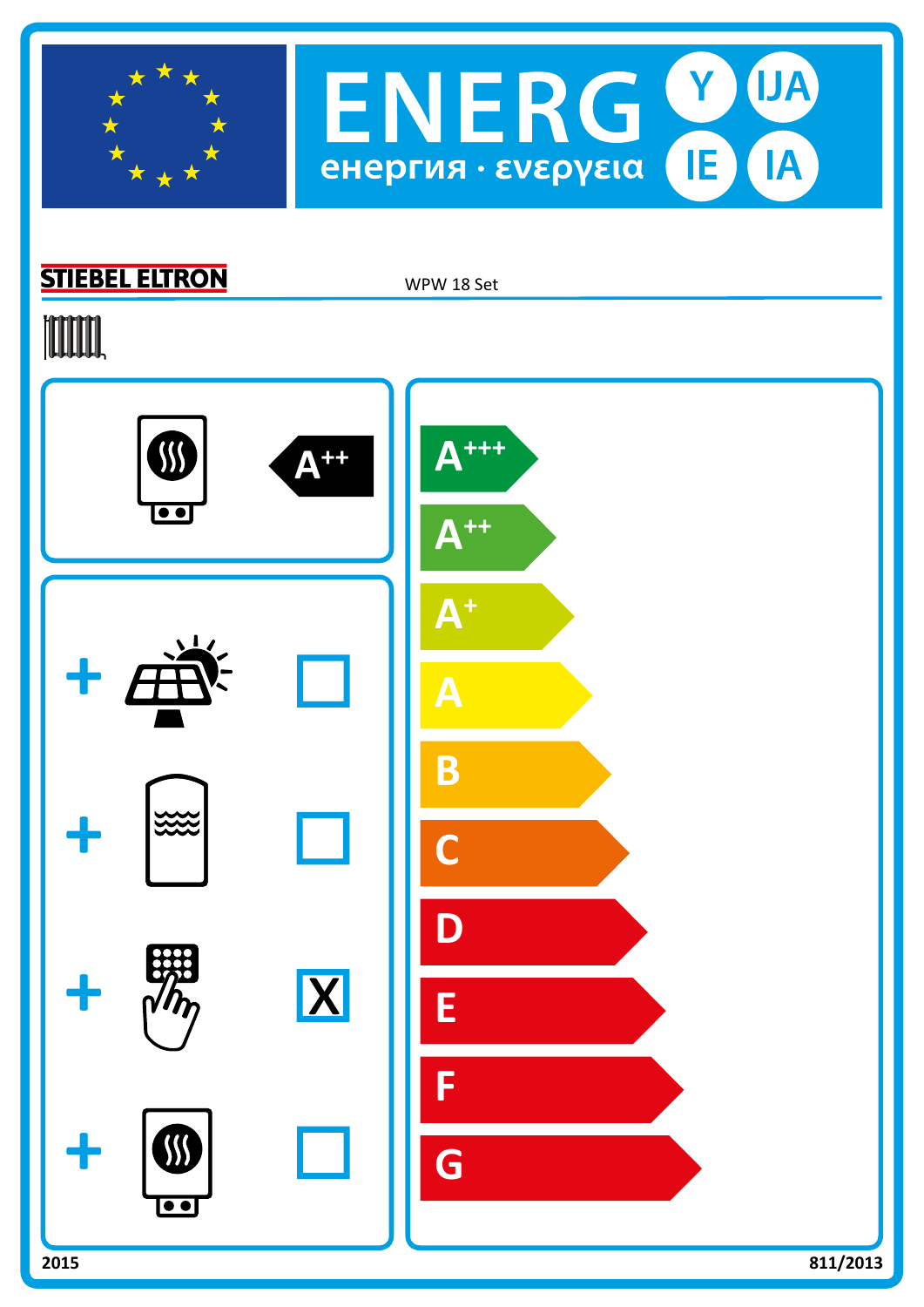#### **Product datasheet: Composite system consisting of room heater and temperature controller to regulation (EU) no. 811/2013**

|                                                                                                                                              |      | WPW 18 Set            |
|----------------------------------------------------------------------------------------------------------------------------------------------|------|-----------------------|
|                                                                                                                                              |      | 232952                |
| Manufacturer                                                                                                                                 |      | <b>STIEBEL ELTRON</b> |
| Energy efficiency for central heating in moderate climates for medium<br>temperature applications                                            | $\%$ | 142                   |
| Temperature controller class                                                                                                                 |      | VII                   |
| Contribution of temperature controller to room heating energy efficiency                                                                     | $\%$ | 3,5                   |
| Room heating energy efficiency of composite system under moderate<br>climatic conditions                                                     | %    | 206                   |
| Room heating energy efficiency of composite system under colder<br>climatic conditions                                                       | $\%$ | 197                   |
| Room heating energy efficiency of composite system under warmer<br>climatic conditions                                                       | $\%$ | 193                   |
| Value of differential between room heating energy efficiency under<br>moderate climatic conditions and that under colder climatic conditions | $\%$ | 9                     |
| Value of differential between room heating energy efficiency under<br>warmer climatic conditions and that under moderate climatic conditions | %    | 13                    |
| Energy efficiency class for central heating in moderate climates for<br>medium temperature applications                                      |      | $A++$                 |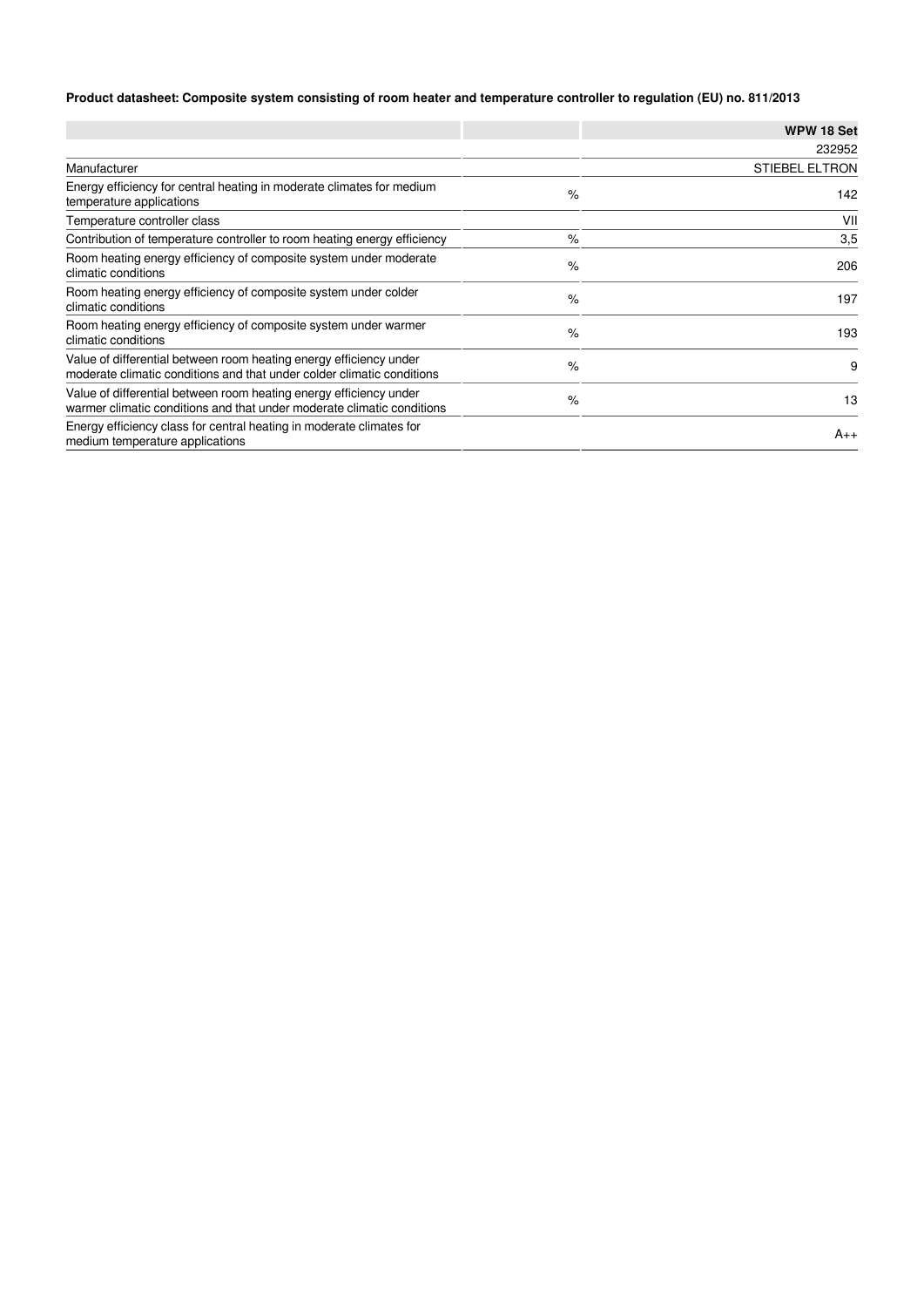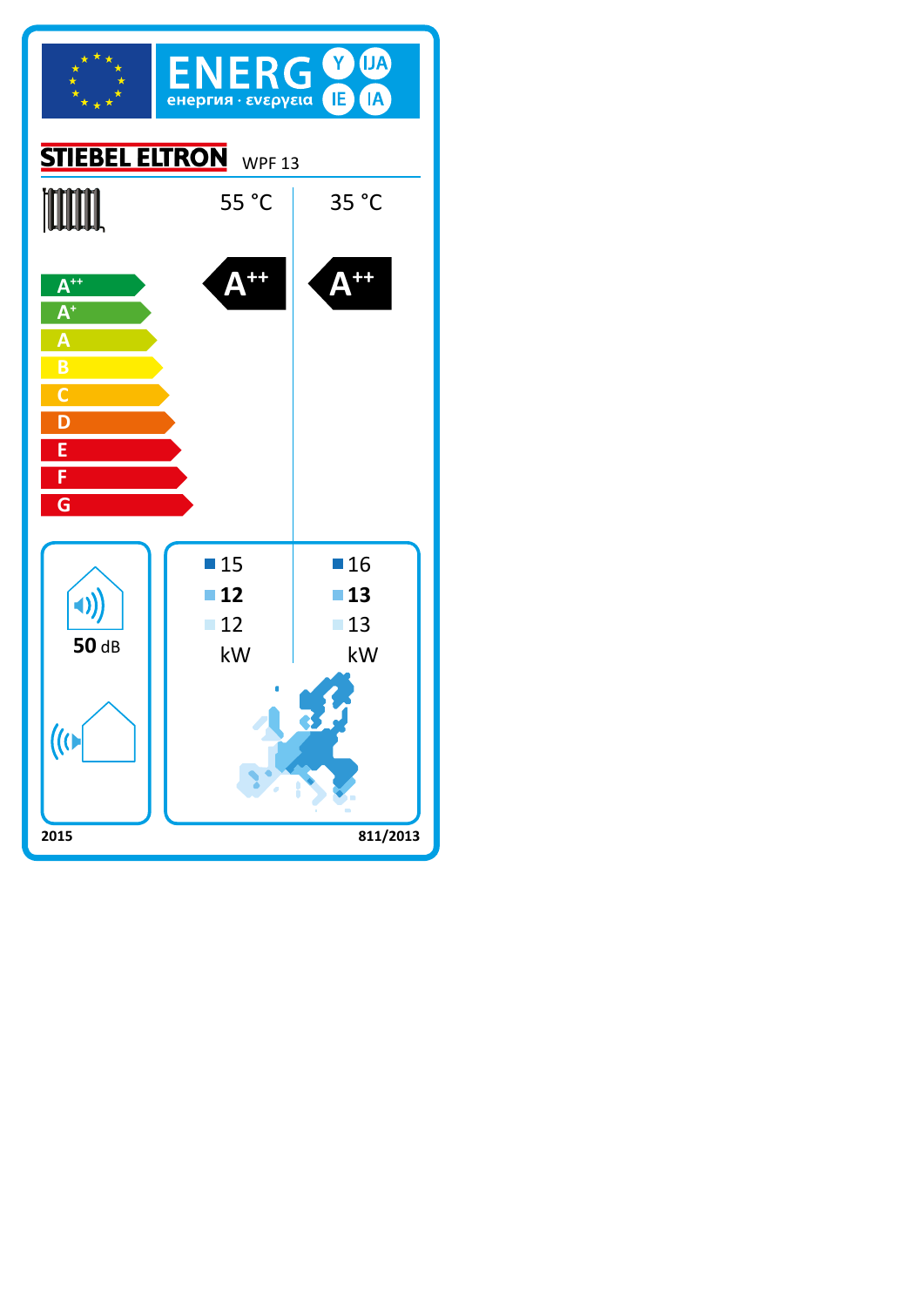#### **Product datasheet: Room heater to regulation (EU) no. 811/2013**

|                                                                                                                 |       | <b>WPF 13</b>         |
|-----------------------------------------------------------------------------------------------------------------|-------|-----------------------|
|                                                                                                                 |       | 232913                |
| Manufacturer                                                                                                    |       | <b>STIEBEL ELTRON</b> |
| Energy efficiency class for central heating in moderate climates for<br>medium temperature applications         |       | A++                   |
| Energy efficiency class for central heating in moderate climates for low<br>temperature applications            |       | A++                   |
| Rated heating output in moderate climates for medium temperature<br>applications                                | kW    | 12                    |
| Rated heating output in moderate climates for low temperature<br>applications                                   | kW    | 13                    |
| Energy efficiency for central heating in moderate climates for medium<br>temperature applications               | %     | 142                   |
| Energy efficiency for central heating in moderate climates for low<br>temperature applications                  | %     | 203                   |
| Energy consumption of central heating in moderate climates for medium<br>temperature applications               | kWh/a | 6603                  |
| Energy consumption for central heating under moderate climatic<br>conditions, for low temperature applications  | kWh/a | 5186                  |
| Sound power level internal                                                                                      | dB(A) | 50                    |
| Rated heating output in colder climates for medium temperature<br>applications                                  | kW    | 15                    |
| Rated heating output in colder climates for low temperature applications                                        | kW    | 16                    |
| Rated heating output in warmer climates for medium temperature<br>applications                                  | kW    | 12                    |
| Rated heating output in warmer climates for low temperature applications                                        | kW    | 13                    |
| Energy efficiency for central heating in colder climates for medium<br>temperature applications                 | $\%$  | 147                   |
| Energy efficiency for central heating in colder climates for low<br>temperature applications                    | %     | 208                   |
| Energy efficiency for central heating in warmer climates for medium<br>temperature applications                 | %     | 141                   |
| Energy efficiency for central heating in warmer climates for low<br>temperature applications                    | $\%$  | 202                   |
| Energy consumption for central heating under colder climatic conditions,<br>for medium temperature applications | kWh/a | 9647                  |
| Energy consumption for central heating under colder climatic conditions,<br>for low temperature applications    | kWh/a | 7507                  |
| Energy consumption for central heating under warmer climatic conditions,<br>for medium temperature applications | kWh/a | 4287                  |
| Energy consumption for central heating under warmer climatic conditions,<br>for low temperature applications    | kWh/a | 3361                  |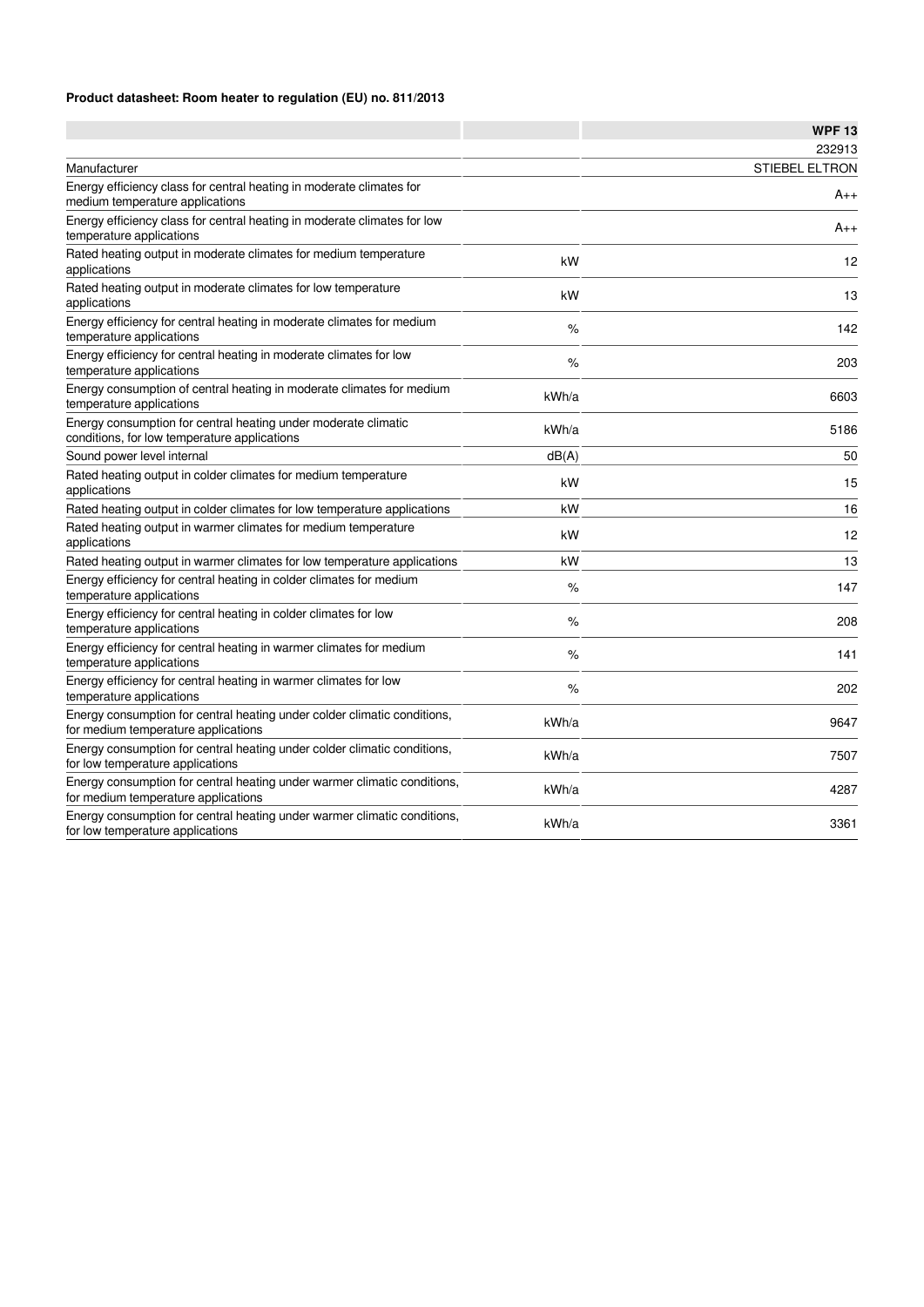



## **STIEBEL ELTRON**

WPF 13

# **TOOTAL**

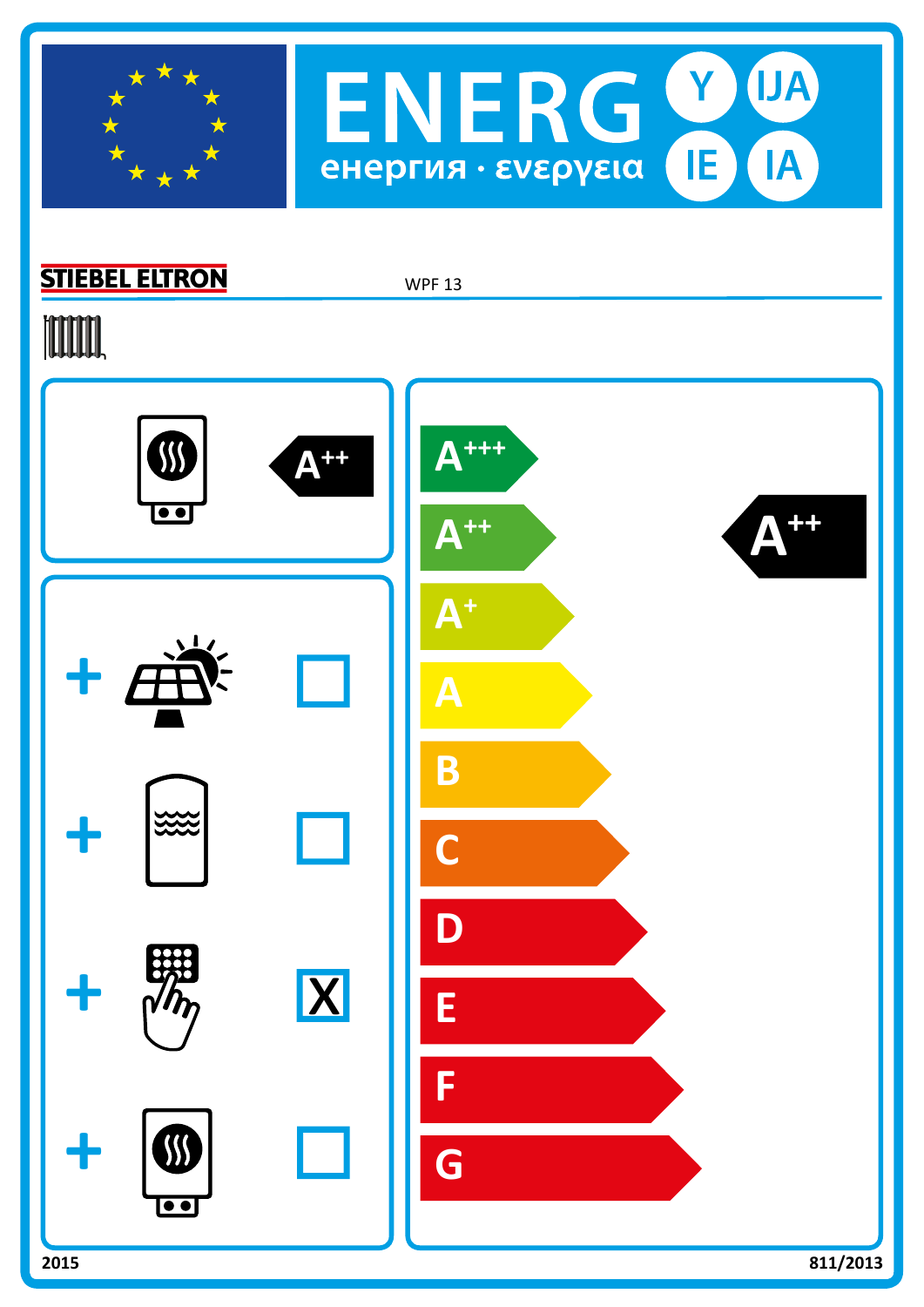#### **Product datasheet: Composite system consisting of room heater and temperature controller to regulation (EU) no. 811/2013**

|                                                                                                                                              |      | <b>WPF13</b>          |
|----------------------------------------------------------------------------------------------------------------------------------------------|------|-----------------------|
|                                                                                                                                              |      | 232913                |
| Manufacturer                                                                                                                                 |      | <b>STIEBEL ELTRON</b> |
| Energy efficiency for central heating in moderate climates for medium<br>temperature applications                                            | $\%$ | 142                   |
| Temperature controller class                                                                                                                 |      | VII                   |
| Contribution of temperature controller to room heating energy efficiency                                                                     | $\%$ | 3,5                   |
| Room heating energy efficiency of composite system under moderate<br>climatic conditions                                                     | $\%$ | 146                   |
| Room heating energy efficiency of composite system under colder<br>climatic conditions                                                       | $\%$ | 151                   |
| Room heating energy efficiency of composite system under warmer<br>climatic conditions                                                       | $\%$ | 145                   |
| Value of differential between room heating energy efficiency under<br>moderate climatic conditions and that under colder climatic conditions | $\%$ | 5                     |
| Value of differential between room heating energy efficiency under<br>warmer climatic conditions and that under moderate climatic conditions | $\%$ |                       |
| Energy efficiency class for central heating in moderate climates for<br>medium temperature applications                                      |      | $A_{++}$              |
| Room heating energy efficiency class of composite system under<br>moderate climatic conditions                                               |      | $A_{++}$              |